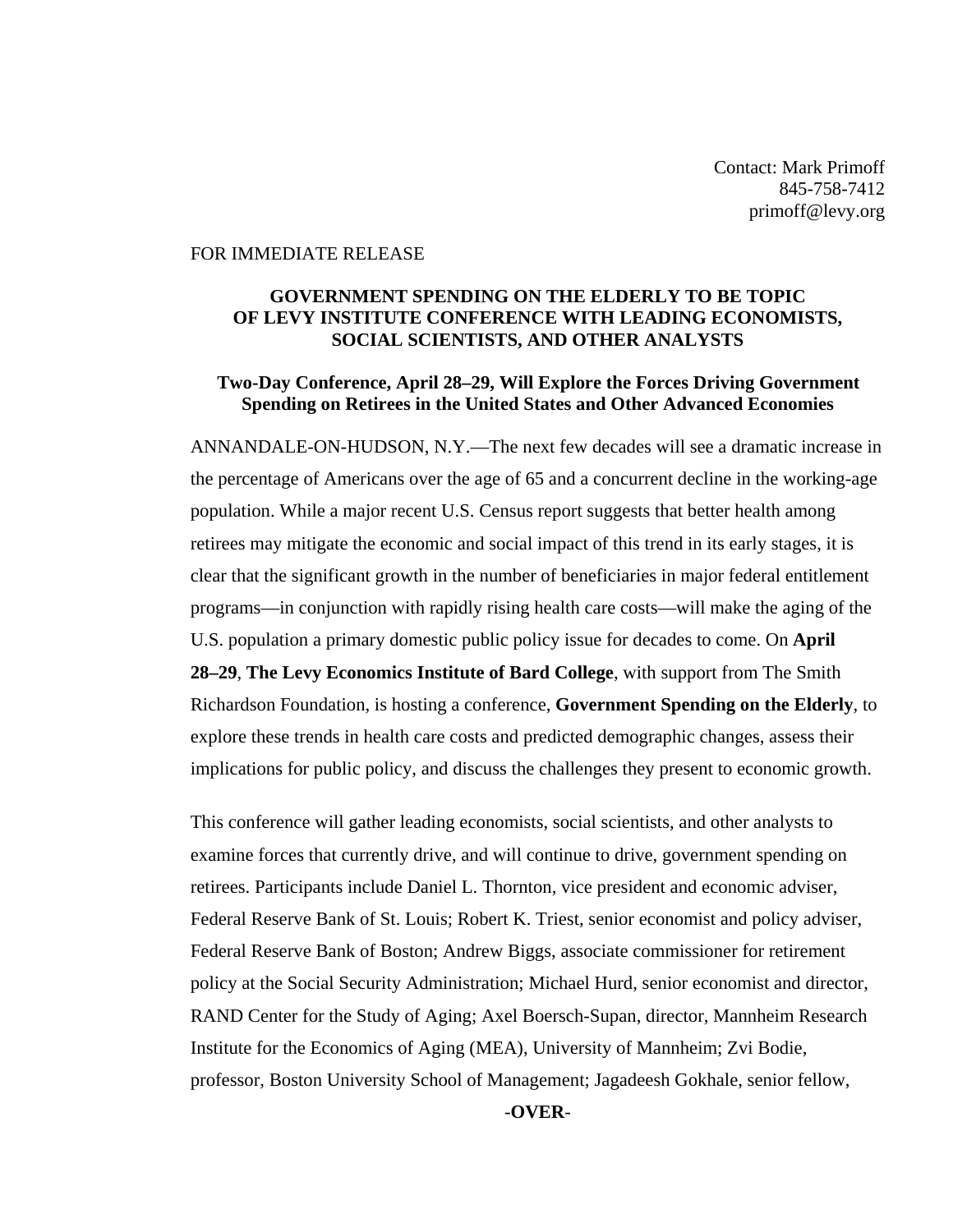Cato Institute; and Edward N. Wolff, senior scholar at The Levy Economics Institute and professor of economics at New York University; among many others. Speakers will consider how the retirement and health care of older citizens might be financed and will measure the potential impact of different reform proposals. In addition, because the United States is not alone in facing these challenges, participants will explore the impact of an aging population on the economies and social programs of other advanced nations. Other topics will range from the changing role of employee benefits and federal government spending on the elderly, trends in retiree health coverage, and government expenditure and its impact on the economic well-being of the elderly in the United States, to population forecasts and the measurement of Social Security's financial shortfall.

### Program:

### *Government Spending on the Elderly*

The Levy Economics Institute of Bard College

## **Friday, April 28**

| $8:30-9:00$ a.m.        | BREAKFAST AND REGISTRATION                                                                                                                                                                                                                                                                                                                                                                                                                                              |
|-------------------------|-------------------------------------------------------------------------------------------------------------------------------------------------------------------------------------------------------------------------------------------------------------------------------------------------------------------------------------------------------------------------------------------------------------------------------------------------------------------------|
| $9:00-9:15$ a.m.        | WELCOME AND INTRODUCTION<br><b>Dimitri B. Papadimitriou</b> , President, The Levy Economics Institute                                                                                                                                                                                                                                                                                                                                                                   |
| $9:15-10:55$ a.m.       | <b>SESSION 1. Welfare State and the Incentives to Retire</b>                                                                                                                                                                                                                                                                                                                                                                                                            |
|                         | Axel Boersch-Supan, director, Mannheim Research Institute for the<br>Economics of Aging (MEA), University of Mannheim<br>"European Welfare State Regimes and Their Implications for the<br>Elderly"<br><b>L. Randall Wray, The Levy Economics Institute and University of</b><br>Missouri-Kansas City<br>"Global Demographic Trends and Provisioning for the Future"<br>DISCUSSANTS: Sergio Nisticò, University of Cassino, Richard Startz,<br>University of Washington |
| $10:55-11:25$ a.m.      | <b>BREAK</b>                                                                                                                                                                                                                                                                                                                                                                                                                                                            |
| 11:25 a.m. $-1:05$ p.m. | <b>SESSION 2. Aspects of Economic Well-Being and Gender Disparities</b><br>among the Elderly                                                                                                                                                                                                                                                                                                                                                                            |
|                         | <b>Edward N. Wolff</b> , The Levy Economics Institute and New York<br>University, Ajit Zacharias and Hyunsub Kum, The Levy Economics<br><i>Institute</i><br>"Government Expenditures and the Economic Well-Being of the<br>Elderly in the United States, 1989-2002"<br>-continued-                                                                                                                                                                                      |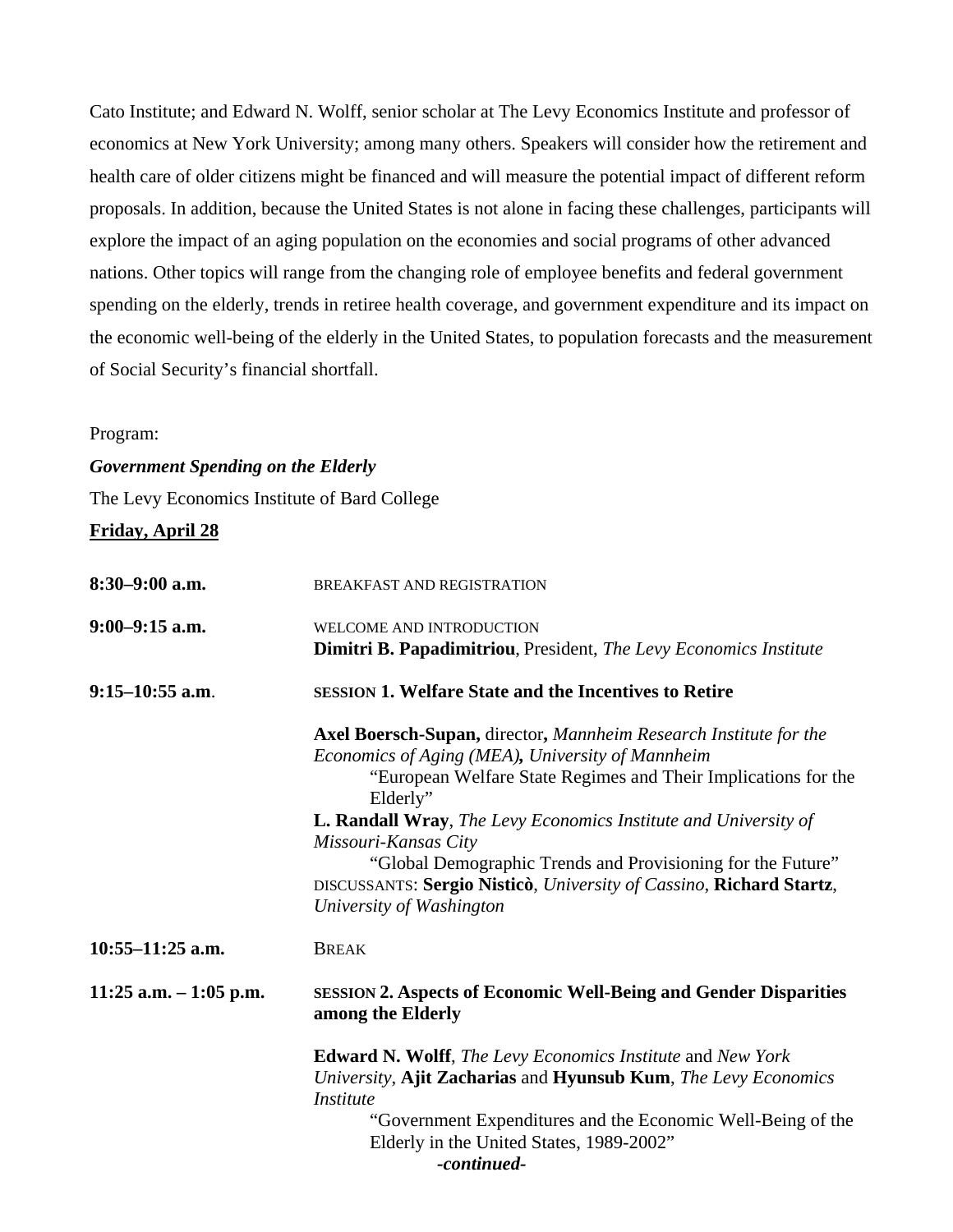|                           | <b>Lois Shaw, Institute for Women's Policy Research</b><br>"Differing Prospects of Women and Men: Young Old-Age<br>and Old Old-Age"<br>DISCUSSANTS: Robert Haveman, University of Wisconsin-<br>Madison, Madonna Harrington Meyer, Syracuse University                                                                                                                                                           |
|---------------------------|------------------------------------------------------------------------------------------------------------------------------------------------------------------------------------------------------------------------------------------------------------------------------------------------------------------------------------------------------------------------------------------------------------------|
| $1:05-2:30$ p.m.          | <b>LUNCH</b>                                                                                                                                                                                                                                                                                                                                                                                                     |
| $2:30-4:10$ p.m.          | <b>SESSION 3. Changing Patterns of Retirement Behavior</b>                                                                                                                                                                                                                                                                                                                                                       |
|                           | Karen E. Smith, Barbara A. Butrica, and C. Eugene Steuerle,<br>Urban Institute<br>"Working for a Good Retirement"<br>Michael Hurd, senior economist and director, RAND Center for<br>the Study of Aging<br>"Net Intergenerational Transfers from an Increase in Social<br>Security Benefits"<br>DISCUSSANTS: Lucie G. Schmidt, Williams College, Daniel L.<br><b>Thornton, Federal Reserve Bank of St. Louis</b> |
| $4:10-4:40$ p.m.          | <b>BREAK</b>                                                                                                                                                                                                                                                                                                                                                                                                     |
| $4:40-6:10$ p.m.          | <b>SESSION 4. Interaction between Private and Public Provisioning</b>                                                                                                                                                                                                                                                                                                                                            |
|                           | Teresa Ghilarducci, University of Notre Dame,<br>"The Changing Role of Employee Benefits and Federal<br>Government Spending on the Elderly"<br><b>Stephen Woodbury, Michigan State University, and James</b><br><b>Marton</b> , University of Kentucky<br>"Trends and Issues in Retiree Health Coverage"<br>DISCUSSANTS: Zvi Bodie, Boston University, Barbara Wolfe,<br>University of Wisconsin-Madison         |
| $6:10-9:00$ p.m.          | <b>RECEPTION AND DINNER</b>                                                                                                                                                                                                                                                                                                                                                                                      |
| <b>SATURDAY, APRIL 29</b> |                                                                                                                                                                                                                                                                                                                                                                                                                  |
| $8:30-9:15$ a.m.          | <b>BREAKFAST</b>                                                                                                                                                                                                                                                                                                                                                                                                 |
| $9:15-10:55$ a.m.         | <b>SESSION 5. Budgetary and Macroeconomic Implications of</b><br><b>Aging</b>                                                                                                                                                                                                                                                                                                                                    |